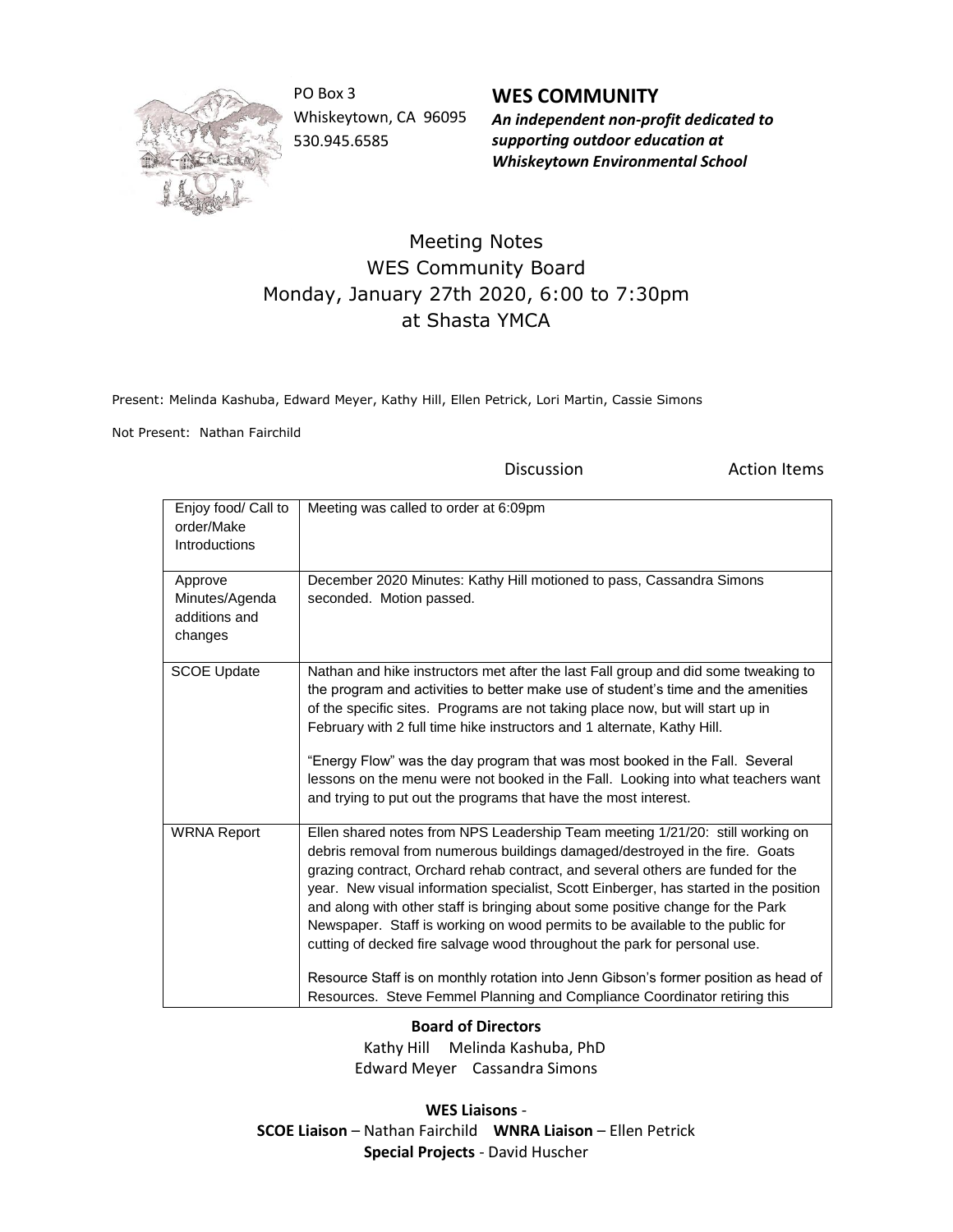|                                                              | week. Lots of personnel changes continue to happen at the park.                                                                                                                                                                                                                                                                                                                                                                                                                                                                                                                                                                           |
|--------------------------------------------------------------|-------------------------------------------------------------------------------------------------------------------------------------------------------------------------------------------------------------------------------------------------------------------------------------------------------------------------------------------------------------------------------------------------------------------------------------------------------------------------------------------------------------------------------------------------------------------------------------------------------------------------------------------|
|                                                              | 200 U Prep students are coming to Brandy Creek in April for field trip.                                                                                                                                                                                                                                                                                                                                                                                                                                                                                                                                                                   |
|                                                              | Discussion at a recent meeting regarding Park projects and long term Vision with<br>various timelines. 2-4 years out in project development are plans for the future of<br>WES in the park and clear development for future of WES facilities and programs.                                                                                                                                                                                                                                                                                                                                                                               |
| <b>Treasurers Report</b>                                     | Current Balance \$5,950.83                                                                                                                                                                                                                                                                                                                                                                                                                                                                                                                                                                                                                |
|                                                              | Kathy suggested having a meeting to discuss an annual financial expense report.<br>She and Melinda will get together to draft a document/format.                                                                                                                                                                                                                                                                                                                                                                                                                                                                                          |
|                                                              | Kathy paid Sales Tax to the state for retail sales in 2019.                                                                                                                                                                                                                                                                                                                                                                                                                                                                                                                                                                               |
|                                                              | Kathy registered us again as a Charitable Trust                                                                                                                                                                                                                                                                                                                                                                                                                                                                                                                                                                                           |
| On-going<br><b>Business</b>                                  |                                                                                                                                                                                                                                                                                                                                                                                                                                                                                                                                                                                                                                           |
| Friends of<br>Whiskeytown<br>Report                          | Kathy attended 1/14/20 meeting, which Ken Showalter, did not attend due to<br>illness. Other members of the FOW Board were present but due to Ken's absence<br>did not have quorum. Josh Hoines presented on new improvements for Oak<br>Bottom.                                                                                                                                                                                                                                                                                                                                                                                          |
|                                                              | NPS Anna Shrank was attending as a new Liaison for the Friends and will replace<br>Jenn Gibson in that capacity.                                                                                                                                                                                                                                                                                                                                                                                                                                                                                                                          |
| Report on Old<br>Shasta's Old Time<br>Holiday<br>Celebration | Approx. 300 folks attended and the craft went very well. Art From the Ashes<br>reimbursed WES Community for the expense of supplies for the ornament making.                                                                                                                                                                                                                                                                                                                                                                                                                                                                              |
| Wesforever.org                                               | Meetings have produced a lot of good discussion but the need for a united voice<br>was deemed most important. WES Community was tapped to create a website<br>due to our ability to work outside agency (NPS and SCOE) constraints. Melinda's<br>nephew works for a web hosting company and gave her information regarding free<br>hosting for Non Profits. Kathy and Melinda worked through the process and have<br>a functioning website in the works. Site will act as a one stop shop for WES news<br>and updates from "Gang of 4". SCOE still has reservations and will not be fully on<br>board until site safety report comes out. |
| Report on WES<br><b>Forever Meeting</b>                      | 1/21/20 "Gang of Four" Meeting. Brainstorming uses for WES site beyond<br>environmental school activities. Safety report is not yet ready, but hopefully<br>coming soon with favorable results. Mission of the group is to keep the public<br>involved and informed throughout the process. Working on an official<br>Mission/Vision Statement which is very important.                                                                                                                                                                                                                                                                   |
| WES 50 <sup>th</sup> Planning                                | 9/26/2020. Melinda will develop a chart of milestones and share. Kathy has<br>started making up a flyer. Will start really ramping up next month. Discussion of<br>getting public involved as a planning committee with an open meeting at California<br>St Labs. Discussion of Saturday 2/8/20.                                                                                                                                                                                                                                                                                                                                          |
| George Peterson                                              | On 1/13/20 Kathy Hill made a motion to the Board via email to secure general<br>liability and board insurance from George Peterson Insurance at the amount                                                                                                                                                                                                                                                                                                                                                                                                                                                                                |